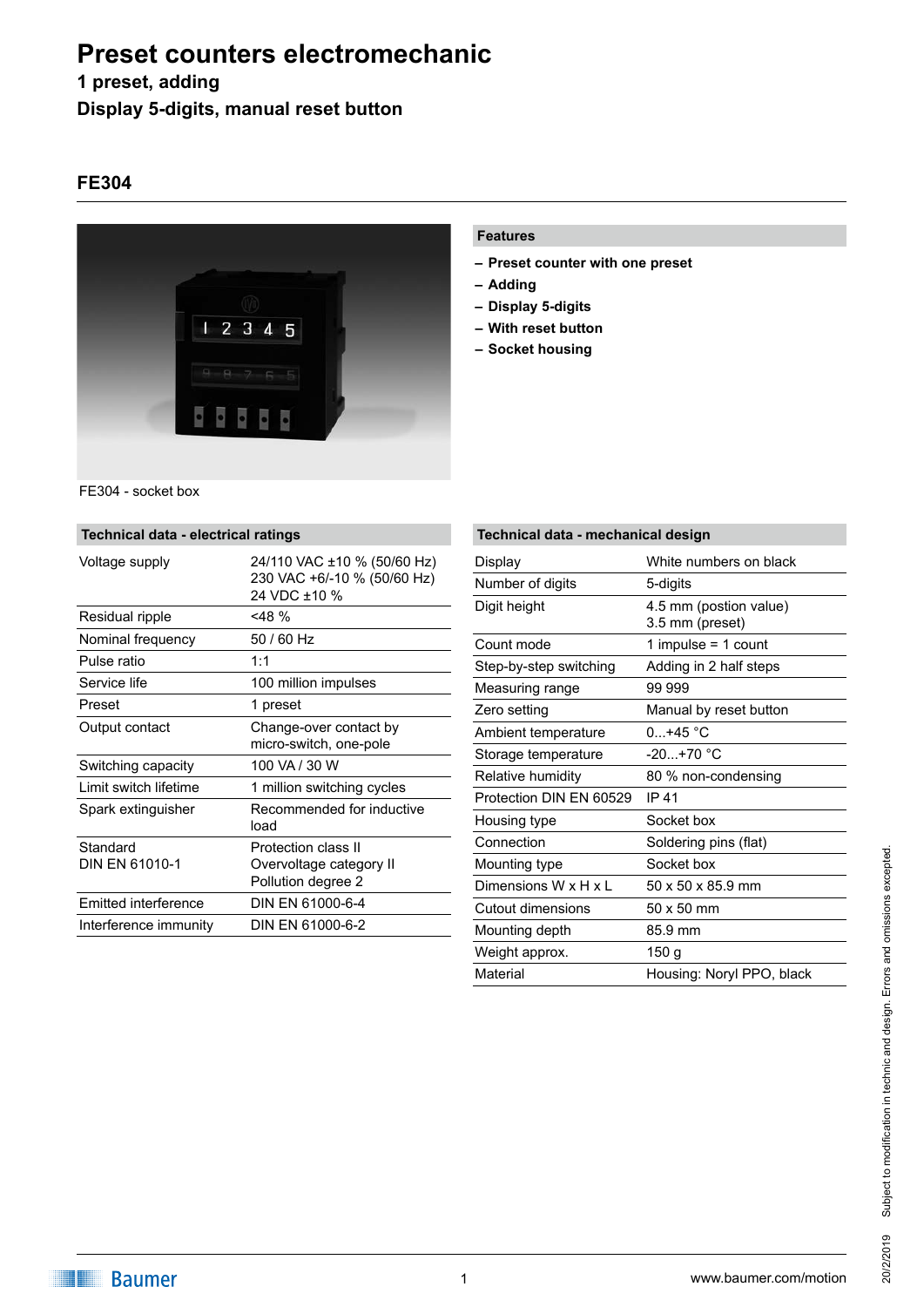**1 preset, adding**

**Display 5-digits, manual reset button**

## **FE304**

| <b>Trigger level</b><br>Max. counting speed 10 pulses/s |                 |  |
|---------------------------------------------------------|-----------------|--|
|                                                         |                 |  |
| Power                                                   | 2.4 VA          |  |
| Min. pulse duration                                     | $50 \text{ ms}$ |  |
| Min. pulse interval                                     | $50 \text{ ms}$ |  |
| Switch on time (at $25^{\circ}$ C)                      | 100 %           |  |

#### **Max. counting speed 20 pulses/s**

| Voltage                            | 24 VDC ±10 %    |
|------------------------------------|-----------------|
| Power                              | 2.2 W           |
| Min. pulse duration                | $25 \text{ ms}$ |
| Min. pulse interval                | $25 \text{ ms}$ |
| Switch on time (at $25^{\circ}$ C) | $100 \%$        |

| <b>Connection diagram</b>                                                       |  |
|---------------------------------------------------------------------------------|--|
| 22<br>3<br>21<br>20<br>4<br>÷<br>$\int (+)$<br>۰<br>٥<br>Voltage<br>End contact |  |
| <b>Accessories</b>                                                              |  |

#### **Front panels**

 $\overline{\phantom{0}}$ 

|                     | <b>Front panels</b>                                                                     |  |  |
|---------------------|-----------------------------------------------------------------------------------------|--|--|
| 10125138            | Front panel with transparent protective cover,<br>for socket box 50 x 50 mm (Z 100.02A) |  |  |
| <b>Front frames</b> |                                                                                         |  |  |
| 10124120            | Front frame with knob lock provided on<br>transparent cover (Z 102.01A)                 |  |  |
| 11034050            | Front frame with cylinder lock provided on<br>transparent cover (Z 102.02A)             |  |  |
| 10125089            | Front frame, insertion cutout 50 x 50 mm<br>(Z 107.02A)                                 |  |  |
|                     |                                                                                         |  |  |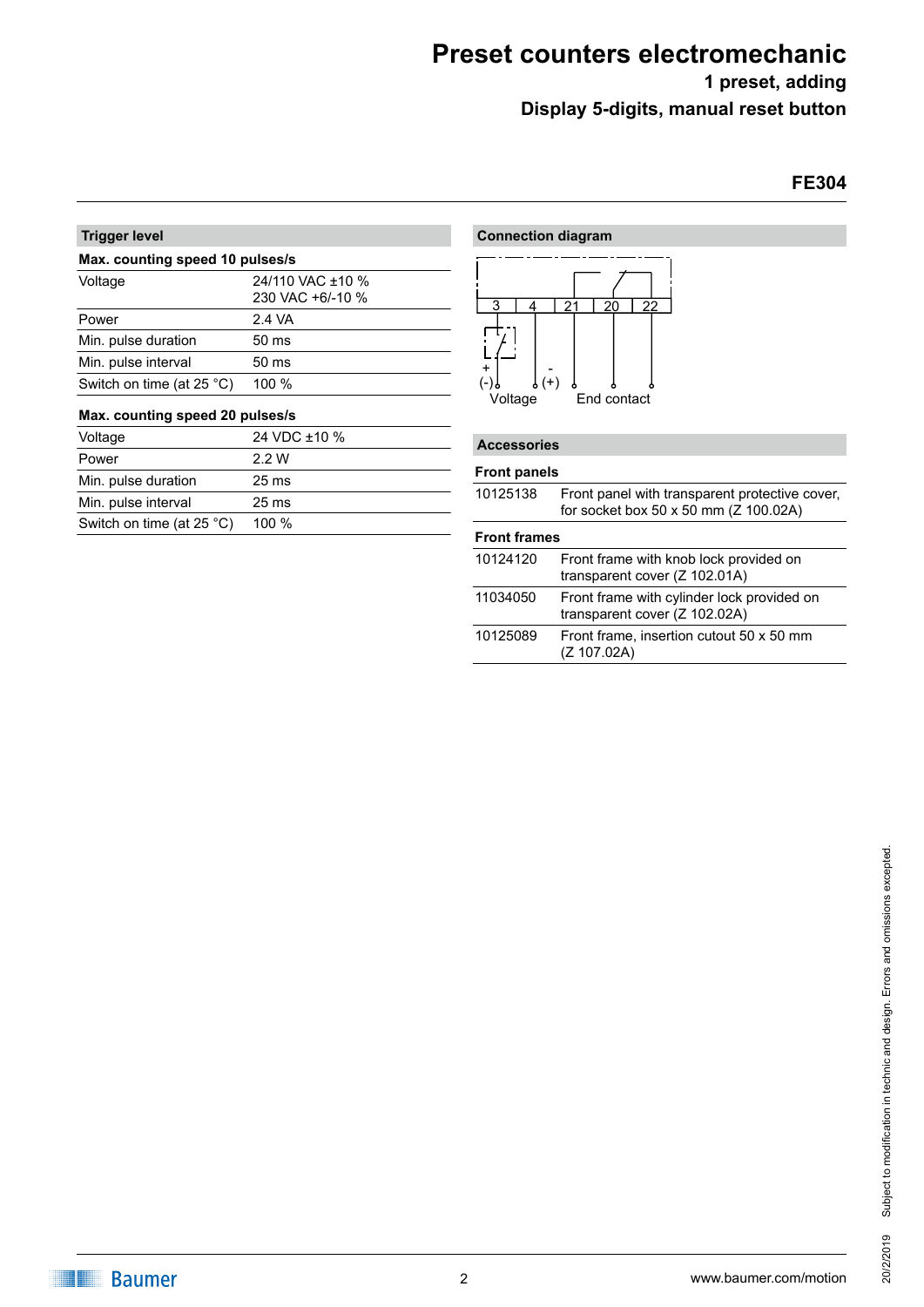## **1 preset, adding**

**Display 5-digits, manual reset button**

## **FE304**